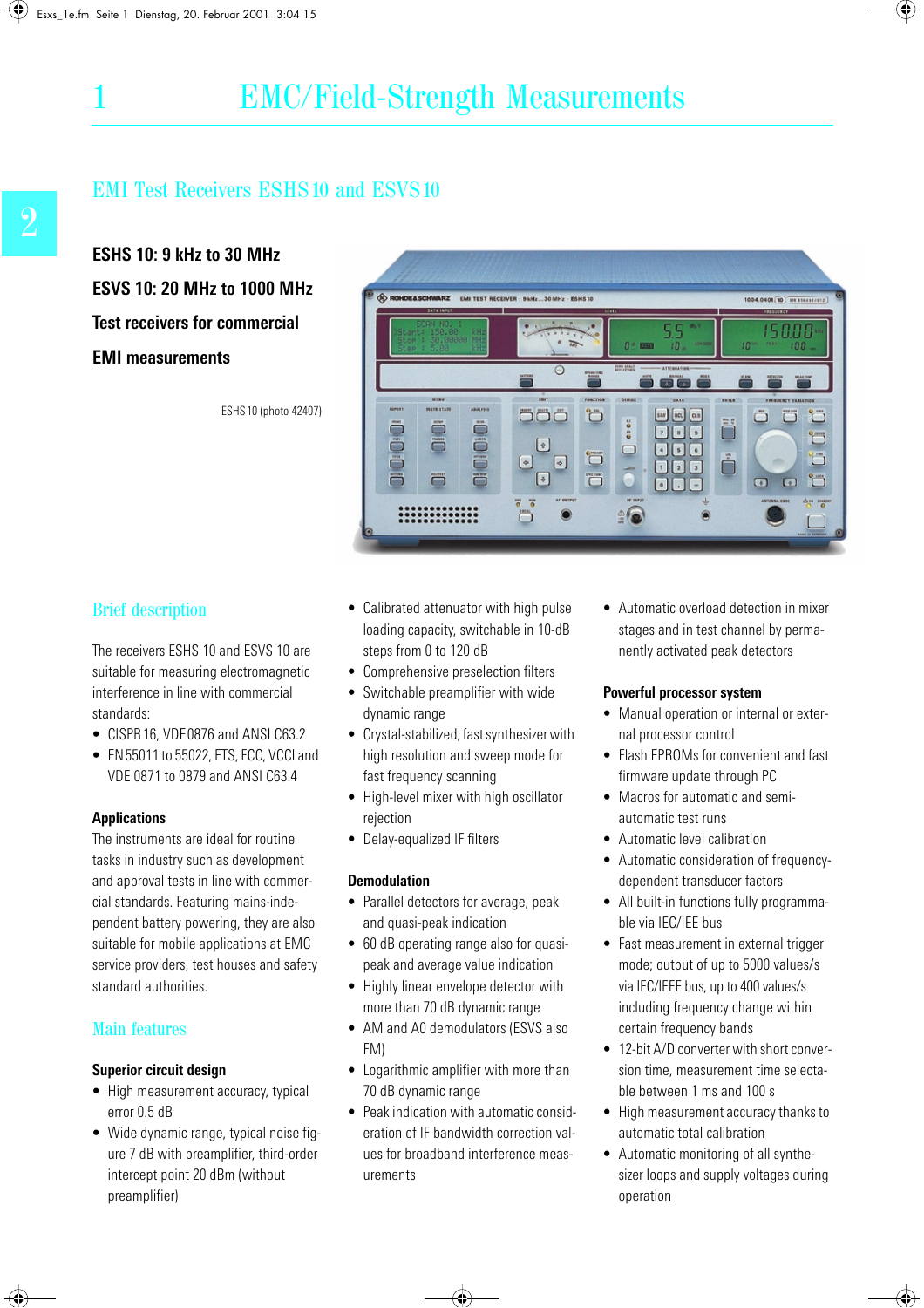#### **Optimum result display and printout**

- Measurement of voltage, field strength, current and pulse spectral density with display of relevant units
- Indication of result on analog meter or digital display with 0.1 dB resolution
- Output of results as lists and diagrams on printer including limit lines

#### **Further features**

- Digital level indication on LCD and analog level indication on moving-coil meter taking into account transducer factors and their units
- Numerous interfaces for driving or feeding additional devices
- AC supply as well as battery powering for mobile applications

### **Operation**

#### **RFI field-strength and RFI power measurements**

For solving complex EMC problems, manual measurement often is the most efficient way, since the operator can make full use of his experience in identifying interference sources. The receivers feature conventional test receiver operation with tuning knob, indication of results on a meter and built-in loudspeaker.

Nonvolatile storage of 22 limit lines and transducer factors with up to 50 values is possible. By combining the transducer factors, all test configurations occurring in practice can be covered.

Macros for semi-automatic test runs (ANALYSIS OPTIONS) match the test receivers to the specific configuration, device under test and test specification. Being thus prepared, the test receivers perform the following routines:

- Fast prescan measurement using peak or average detector
- Determination of critical frequencies by means of limit lines with data reduction to shorten the measurement time
- Final measurement at critical frequencies using average and/or peak detector
- Output of results on printer

The test receivers offer a choice between automatic, semi-automatic and user-controlled test runs. Scan options are available for prescan measurements, data reduction and final measurements.

Data reduction is the main criterion for optimizing the test run. It is the link between prescan interference measurement and correct weighting with test parameter variation (final measurement) to reduce measurement time. There are also scan options taking account of the test configuration, for instance measuring RFI voltage with LISNs, RFI power with an absorbing clamp and RFI field strength with antennas.

#### **Design**

The modular design of the test receivers provides excellent RF shielding and great convenience for servicing. An extremely low-noise, temperature-controlled fan ensures low self-heating. The comprehensive selftest functions allow easy identification of a faulty module which can be replaced with a minimum of effort and without affecting the other modules.

### Specifications in brief: ESHS

#### **Frequency range** 9 kHz to 30 MHz

Automatic scan for RF analysis<br>Display 7-digit LCD Resolution  $10 \text{ Hz}$ <br>Frequency drift  $\langle 3 \times 10^{-6} + 30 \text{ Hz} \rangle$ Frequency drift

**Maximum input level** (with and without preamplifier, RF attenuation ≥10 dB) DC voltage 7 V (corresp. to 1 W)

Frequency setting in 10 Hz, 10 kHz steps or user-selectable step size 7-digit LCD<br>10 Hz

**RF input**  $N$  connector,  $50 \Omega$ <br>VSWR  $\lt 12$  with 10 dB RF <1.2 with 10 dB RF attenuation, <2 with 0 dB RF attenuation Preamplifier 10 dB, can be connected between preselector and 1st mixer Preselector 5 fixed-tuned filters

Sinewave AC voltage 137 dBµV<br>Max. pulse voltage (10 us) 700 V Max. pulse voltage (10 µs) 700 V<br>Max. pulse energy (10 µs) 100 mWs Max. pulse energy (10  $\mu$ s)

#### **Interference rejection, nonlinearities**

| Image-frequency rejection |                     |
|---------------------------|---------------------|
| 1st IF                    | $>90$ , typ. 100 dB |
| 2nd IF                    | $>75$ dB            |
| IF rejection              | $>90$ , typ. 100 dB |
|                           |                     |

**Intercept point d3** with  $|f_1-f_2|>100$  kHz

| and 0 dB RF attenuation<br>Level $(f_1, f_2)$ at receiver<br>$f_{\text{in}}$ <2 MHz<br>$f_{in} \geq 2$ MHz | preamplifier off<br>$2x - 10$ dBm<br>typ. 15 dBm<br>$>15$ dBm.<br>typ. $+20$ dBm | preamplifier on<br>$2x - 20$ dBm<br>typ. 0 dBm<br>$>0$ dBm.<br>typ. $+5$ dBm |
|------------------------------------------------------------------------------------------------------------|----------------------------------------------------------------------------------|------------------------------------------------------------------------------|
| Intercept point k2                                                                                         | $>40$ dBm                                                                        | $>20$ dBm                                                                    |

2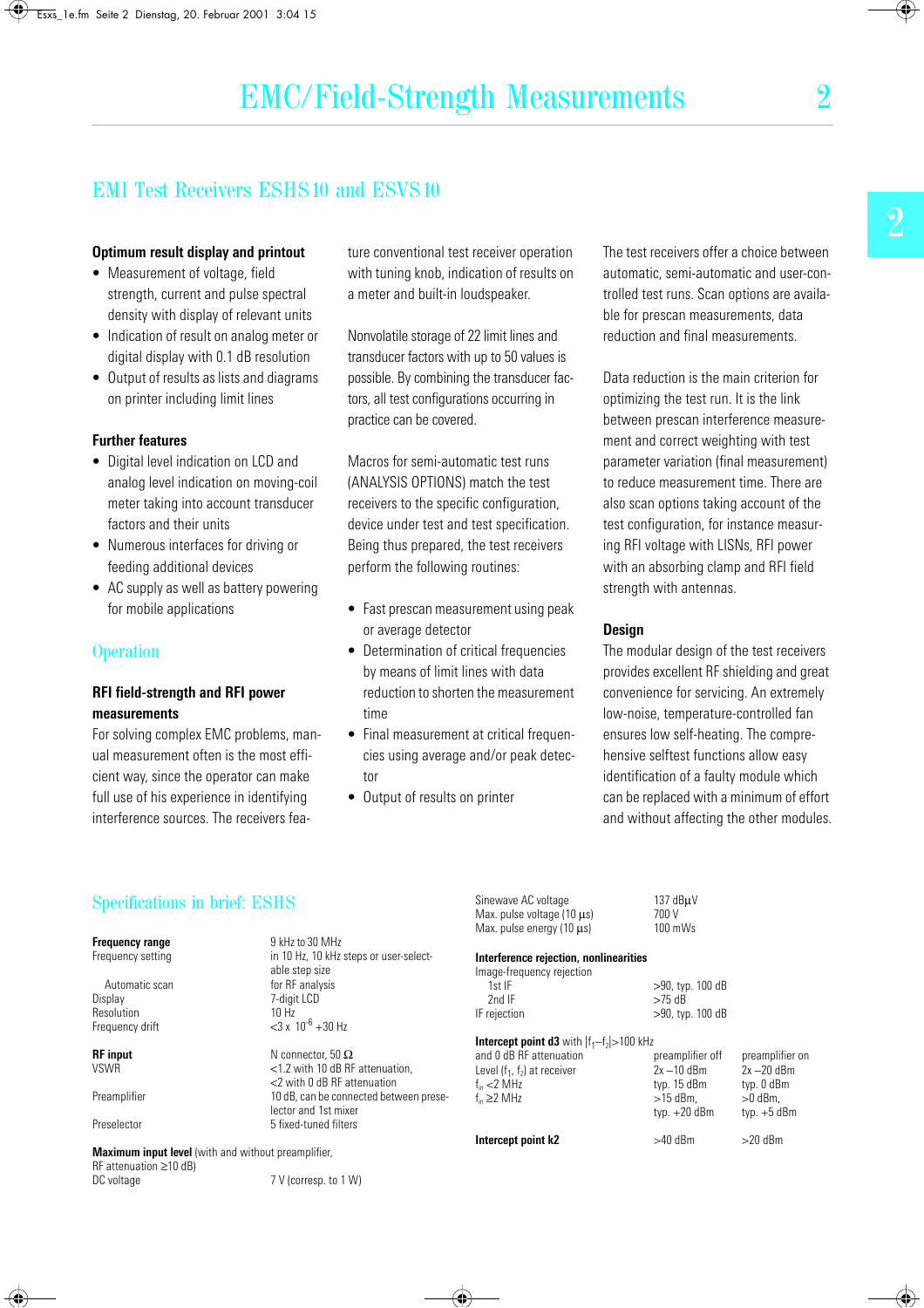| <b>RF</b> shielding<br>Voltage indication at field                                                                       |                                                                                                                                                                                          |                                                               |
|--------------------------------------------------------------------------------------------------------------------------|------------------------------------------------------------------------------------------------------------------------------------------------------------------------------------------|---------------------------------------------------------------|
| strength of 10 V/m with 0 dB                                                                                             |                                                                                                                                                                                          |                                                               |
| RF attenuation (f $\neq$ f <sub>in</sub> )<br>Additional error in CISPR                                                  | $<-10$ dB $\mu$ V                                                                                                                                                                        |                                                               |
| indication range at 10 V/m                                                                                               | <1 dB                                                                                                                                                                                    |                                                               |
| <b>IF</b> bandwidth                                                                                                      | 200 Hz/10 kHz                                                                                                                                                                            |                                                               |
| <b>Displayed noise floor</b><br>Average value, BW = 200 Hz                                                               | preamplifier off                                                                                                                                                                         | preamplifier on                                               |
| $f_{in} = 9$ to 50 kHz                                                                                                   | <–24 to<br>$<-30$ dB $\mu$ V<br>typ. $-35$ dB $\mu$ V                                                                                                                                    | $<$ $-30$ to<br><-36 dBµV                                     |
| $f_{\text{in}} > 50$ kHz<br>Average value, BW = 10 kHz<br>$f_{\text{in}} > 50$ kHz                                       | typ. $-17$ dB $\mu$ V                                                                                                                                                                    | typ. $-41$ dB $\mu$ V<br>typ. $-25$ dB $\mu$ V                |
| Peak value (typ.increase relative to<br>average value)                                                                   | $+11$ dB                                                                                                                                                                                 | $+11$ dB                                                      |
| Quasi-peak<br>Band A 9 kHz to 50 kHz                                                                                     | typ. $-24$ to<br>$-30$ dB $\mu$ V                                                                                                                                                        | typ. $-30$ to<br>$-36$ dB $\mu$ V                             |
| 50 kHz to 150 kHz<br>Band B (≥150 kHz)<br>$PK/MHz$ (BW <sub>IF</sub> = 10 kHz)                                           | typ. -32 dBµV<br>typ. $-13$ dB $\mu$ V<br>typ. 34 dB<br>$(\mu V/MHz)$                                                                                                                    | typ. -38 dBµV<br>typ. -19 dBµV<br>typ. 28 dB<br>$(\mu V/MHz)$ |
| <b>Voltage measurement range</b> $(f_{in} > 50$ kHz)<br>Lower limit:                                                     |                                                                                                                                                                                          |                                                               |
| (additional error caused by<br>inherent noise <1 dB)                                                                     | preamplifier off                                                                                                                                                                         | preamplifier on                                               |
| Average indication (AV)<br>$BW_F = 200 Hz$<br>$BW_F = 100$ kHz<br>Peak indication (PK)                                   | typ. $-31$ dB $\mu$ V<br>typ. - 13 dBµV<br>+11 dB                                                                                                                                        | typ. -37 dBµV<br>typ. - 20 dBuV<br>$+11$ dB                   |
| $BW_{IF} = 200 Hz$<br>$BW_F = 100$ kHz                                                                                   | typ. —8 dBµV<br>typ. $-10$ dB $\mu$ V                                                                                                                                                    | typ. - 14 dBµV<br>typ. +4 dBµV                                |
| Quasi-peak indication (QP) to CISPR<br>Band A (25 Hz pulse frequency)<br>Band B (100 Hz pulse frequency)<br>Upper limit: | typ. $-30$ dB $\mu$ V<br>typ. $-11$ dB $\mu$ V                                                                                                                                           | typ. - 36 dBµV<br>typ. - 17 dBµV                              |
| av, PK, QP                                                                                                               | 137 dBµV (RF attenuation≥10 dB)                                                                                                                                                          |                                                               |
| Inherent spurious responses                                                                                              | <-10 dBV (equiv. input voltage)                                                                                                                                                          |                                                               |
| Level display<br>Digital                                                                                                 | $3\frac{1}{2}$ digits, resolution 0.1 dB in dB $\mu$ V,                                                                                                                                  |                                                               |
| Analog                                                                                                                   | $dB\mu A$ , dBm, dB( $\mu V/m$ ) or dB( $\mu A/m$ )<br>on moving-coil meter in operating<br>range of IF detector with additional<br>digital display of lower range limit<br>30 dB, 60 dB |                                                               |
| Operating ranges                                                                                                         |                                                                                                                                                                                          |                                                               |
| <b>Display modes (detectors)</b>                                                                                         | measurement (PK/MHz), quasi-peak                                                                                                                                                         | average (AV), peak (PK), spectral density                     |
| Averaging, hold and meas. times                                                                                          | (QP)<br>1 ms to 100 s (1/2/5 steps)                                                                                                                                                      |                                                               |
| <b>Measurement accuracy</b> (AV for $S/N > 16$ dB)<br>Digital display                                                    | $<$ 1 dB                                                                                                                                                                                 |                                                               |
| IF                                                                                                                       | A0 (zero beat)<br>A3 (for A3E emissions)                                                                                                                                                 |                                                               |
| Date, time of day                                                                                                        | internal clock                                                                                                                                                                           |                                                               |
| Remote control<br>Plotter language                                                                                       | to IEC 625-2 (IEEE 488-2)<br>HP-GL                                                                                                                                                       |                                                               |

#### **Front-panel outputs**

Supply and coding connector<br>for antennas, etc for antennas, etc  $\overline{12}$ -contact Tuchel connector<br>
AF output  $\overline{12}$ -contact Tuchel connector

#### **Rear-panel outputs**

IF 74.7 MHz (ESHS 10 only) BNC connector, 50  $\Omega$ <br>Bandwidth (-3 dB) Bandwidth c 2 MHz or bandwidth c Bandwidth (-3 dB) 2 MHz or bandwidth of preselector<br>  $IF$ 80 kHz<br>  $BNC$  connector, 50  $\Omega$ Video output (envelope demod.)

#### **Interfaces**

25-contact Cannon connector, includes 6 control lines for an external device (eg LISN), display voltage with and without meter simulation, input for external triggering, RS-232-C interface for firmware update<br>Printer connection parallel Printer connection example interface<br>
Reyboard connection<br>
S-contact connect 5-contact connector for MF2 keyboard

iack JK34, 10  $\Omega$ 

BNC connector, 50  $\Omega$ <br>BNC connector

#### **Rear-panel inputs**

Ext. reference frequency BNC connector<br>Frequency 5/10 MHz Frequency Ext. battery 3-contact connector<br>
Required voltage 11 V to 33 V Required voltage

# **General data**

Power consumption 50 VA<br>
12 V, 10 Ah Internal battery 12 V, 10 Ah<br>Operating hours approx. 4 h Operating hours approx. 4 h<br>
dernal battery 11 V to 33 V

External battery 11 V to 33 V<br>Current drain 24 V/12 V 1.2 A/2.3 A Current drain 24 V/12 V<br>Dimensions (W x H x D) Dimensions (W x H x D)  $435$  mm x 236 mm x 363 mm<br>Weight  $\frac{18}{3}$  (21 kg with battery

### Specifications in brief: ESVS

Data specified below differ from that of ESHS.

| enuation≥10 dB)<br>input voltage)             |                                                            |                                                                          |  |  |
|-----------------------------------------------|------------------------------------------------------------|--------------------------------------------------------------------------|--|--|
|                                               | <b>Frequency range</b>                                     | 20 MHz to 1000 MHz                                                       |  |  |
|                                               | Frequency setting                                          |                                                                          |  |  |
| on 0.1 dB in dBµV,                            | with tuning knob                                           | in 100 Hz, 100 kHz steps or                                              |  |  |
| V/m) or dB(µA/m)                              |                                                            | user-selectable step size                                                |  |  |
| eter in operating                             | numerical                                                  | by keyboard entry                                                        |  |  |
| or with additional                            | in steps                                                   | any size selectable                                                      |  |  |
| ower range limit                              | automatic scan                                             | for RF analysis                                                          |  |  |
|                                               | Display                                                    | 8-digit LCD                                                              |  |  |
|                                               | Resolution                                                 | $100$ Hz                                                                 |  |  |
| < (PK), spectral density<br>/MHz), quasi-peak | Frequency drift                                            | $<$ 3 x 10 <sup>-6</sup>                                                 |  |  |
|                                               | <b>RF</b> input                                            | N connector, 50 $\Omega$                                                 |  |  |
| (5 steps)                                     | <b>VSWR</b>                                                | $<$ 1.2 with $\geq$ 10 dB RF attenuation,<br><2 with 0 dB RF attenuation |  |  |
|                                               | Preamplifier                                               | can be switched between preselector<br>and 1st mixer                     |  |  |
|                                               | Gain                                                       | 10dB                                                                     |  |  |
| ions)                                         | <b>Preselector</b>                                         | 1 fixed-tuned and 5 tracking filters                                     |  |  |
|                                               | <b>Maximum input level</b> (with and without preamplifier) |                                                                          |  |  |
|                                               | $RF$ attenuation $\geq 10$ dB                              |                                                                          |  |  |
| $488-2$                                       | DC voltage                                                 | 50 V                                                                     |  |  |
|                                               | Sinewave AC voltage                                        | 137 dBµV (corresp. to 1 W)                                               |  |  |
|                                               | Max. pulse voltage                                         | 150 V                                                                    |  |  |
|                                               | Max. pulse energy $(20 \mu s)$                             | 10 mWs                                                                   |  |  |

100/120/220/240 V ±10%,

18 kg (21 kg with battery

47 Hz to 440 Hz